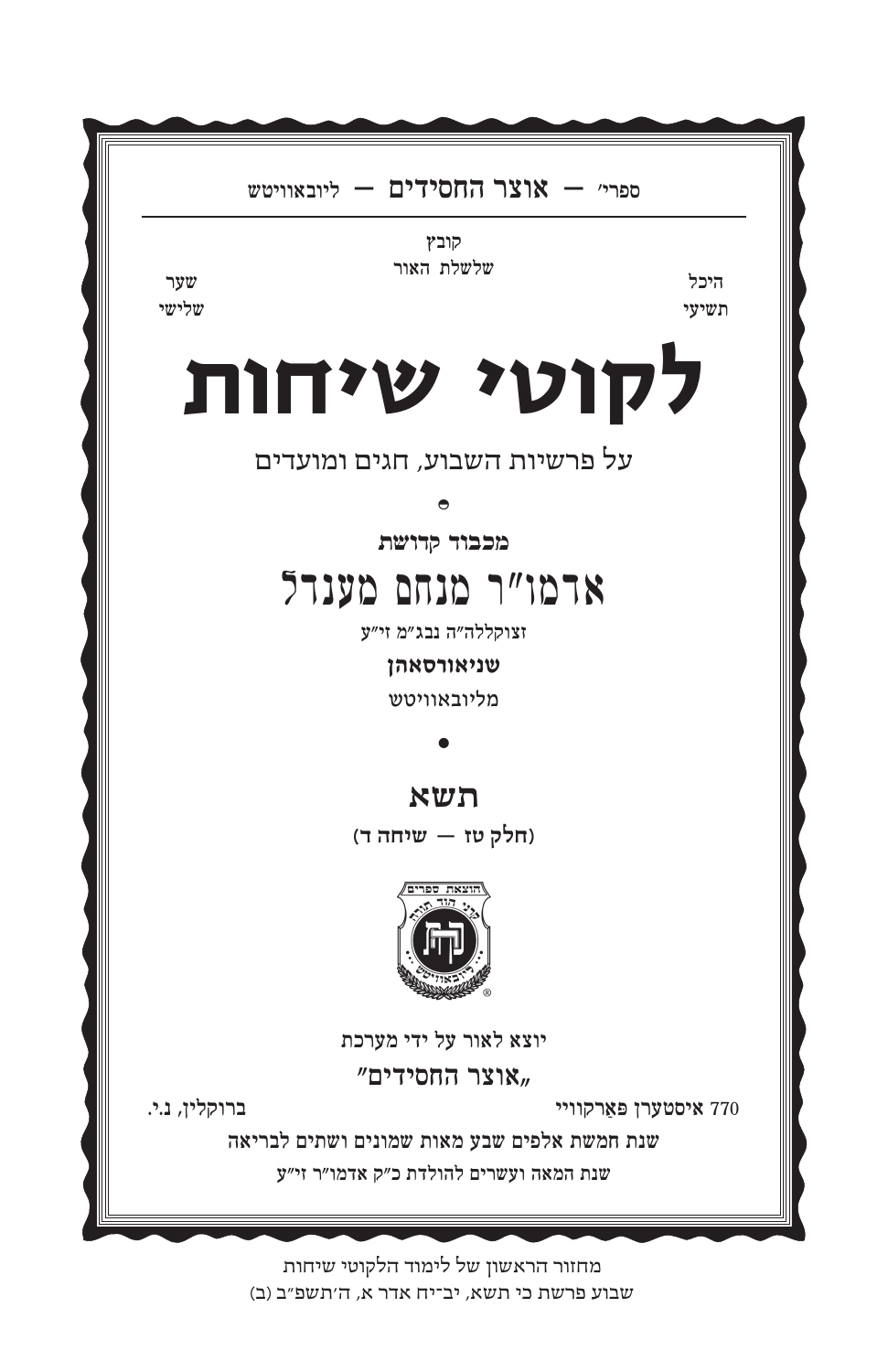

## **Likkutei Sichot**

Copyright © 2022 by Kehot Publication Society 770 Eastern Parkway / Brooklyn, New York 11213 (718) 774-4000 / FAX (718) 774-2718 editor@kehot.com / www.kehot.org

All rights reserved. No part of this publication may be reproduced, stored in a retrieval system, or transmitted in any form or by any means, electronic, mechanical, photocopying, recording, or otherwise, without prior permission from the copyright holder.

The Kehot logo is a registered trademark of Merkos L'Inyonei Chinuch.

For dedications of the weekly Sichos, please contact us at: dedications@kehot.com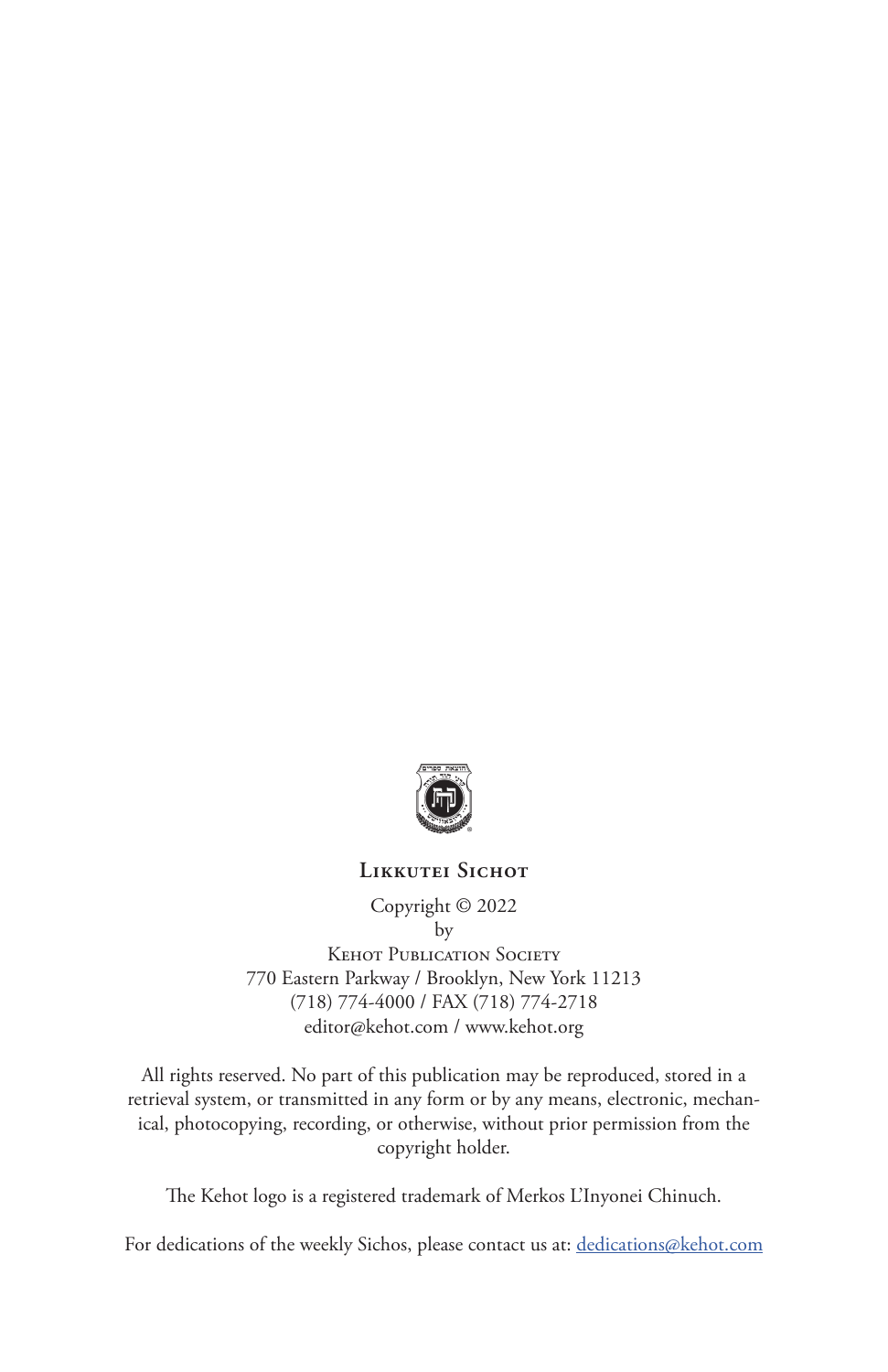## תשא ז

א. אין פסוק<sup>1</sup> "וידבר ה׳ אל משה לך עלה מזה אתה והעם אשר העלית מארץ מצרים גו׳", איז רש״י מפרש (אין דעם צווייטן דבור המתחיל): "אתה והעם, כאן לא אמר ועמד״.

בפשטות, קומט דער פירוש רש״י בהמשך צום (צווייטן פירוש אין) פריער־ דיקן דבור המתחיל "לך עלה מזה כלפי שא״ל בשעת הכעס לך רד<sup>2</sup> א״ל, בשעת רצון לך עלה": און בהמשך צו דעם זאַגט רש״י, אַז פּונקט ווי בנוגע צו משה׳ן האָט דער אויבערשטער, דורכן זאָגן "לך עלה", "מרפא" געווען דאָס וואָס ער האָט פריער ("בשעת הכעס") געזאָגט "לך רד" – אַזוי אויך בנוגע צו אידן: תמורת זה וואַס פריער האַט דער אויבערשטער געזאָגט "(לך רד) כי שחת עמך אשר העלית מארץ מצרים", וואָס איז אַן אויסשפּראַך ניט אין דעם שבח פון אידן (ווי רש״ינטשט אירט אידן פון אידן עמך, שחת העם לא נאמר אלא עמך ערב רב שקבלת מעצמך כו׳ הם שחתו והשחי־ תו"), האָט דער אויבערשטער איצטער געזאָגט "(לך עלה מזה ..) אתה והעם גו'" (ניט "ועמך").

מען דאַרף אָבער פאַרשטיין: בשלמא אין דעם פריערדיקן פסוק, וואו עס רעדט זיך וועגן דעם ערב רב, וואַס הם שחתו והשחיתו", איז מובן פאַרוואָס, רש״י דאַרף מפרש זיין דעם דיוק וואַס דער פסוק זאָגט "עמך, און ניט "העם", וואַרום ביז איצט האָט מען נאָך ניט

געלערנט אַז נאָר ערב רב ווערן אָנגע־ רופן "עמך"; אָבער נאָכדעם – אין אונ־ זער פסוק, וואו עס רעדט זיך וועגן דעם גיין קיין ארץ ישראל – "עלה גו׳ אל הארץ אשר נשבעתי גו" - רעדט זיך דאָך בפשטות וועגן אַלע אידן, הינט פאַרוואָס זאָל גאָר זיין אַ קס״ד אַז עס זאַל שטיין "עמך" און רש״י זאַל דאַס דאַרפֿן באַוואַרענען (אַז "כאן לא אמר ועמך")?

ולאידך: אויב עס איז דאָ אַ סברא אַז אַלע אידן זאָלן אָנגערופן ווערן (אויך) עמך" און בענין זה זאַלן זיי דערמאַנט, ֿווערן מיט דעם נאָמען דוקא, וואָס דער פאַר איז עס אַ חידוש והדגשה אַז "כאן לא אמר ועמך" - האָט זיך רש״י גע־ דאַרפט שטעלן אויף "לך נחה את העם אל אשר דברתי לך״ – וואָס שטייט (מיט צוויי פסוקים) פריערי – און זאָגן דאָרט יכאן לא אמר עמך״35,

ב. איז דער ביאור אין דעם: רש״י וויל דאָ באַוואָרענען (נאָך) אַן ענין בלתי מובן: בשלמא וואָס דער פסוק דאַרף דאָ ואָגן "לך עלה מזה" בנוגע צו משה׳ן ("אתה"), איז עס ווייל ביז איצט געפינט,

<sup>1)</sup> פרשתנו לג, א.

<sup>2)</sup> פרשתנו לב, ז.

<sup>3)</sup> עה"פ שם.

<sup>4)</sup> לב, לד.

<sup>5)</sup> ובפרט שה,שעת רצון" שבפרש"י כאן כבר הותחלה לכאורה מהדיבור "לך נחה גו׳״ – ראה פרש"י עקב (י, יא), דמשמע, שהדיבור "לך נחה גו״ הי׳ במ׳ יום האחרונים\*, עיי״ש (ומתורצת עפ״ז קושיית המשכיל לדוד כאן).

<sup>\*)</sup> ולהעיר שגם הפסוקים לג, ז־יא הם הנהגת משה "מיום הכפורים עד שהוקם המשכן" (פרש"י שם, יא).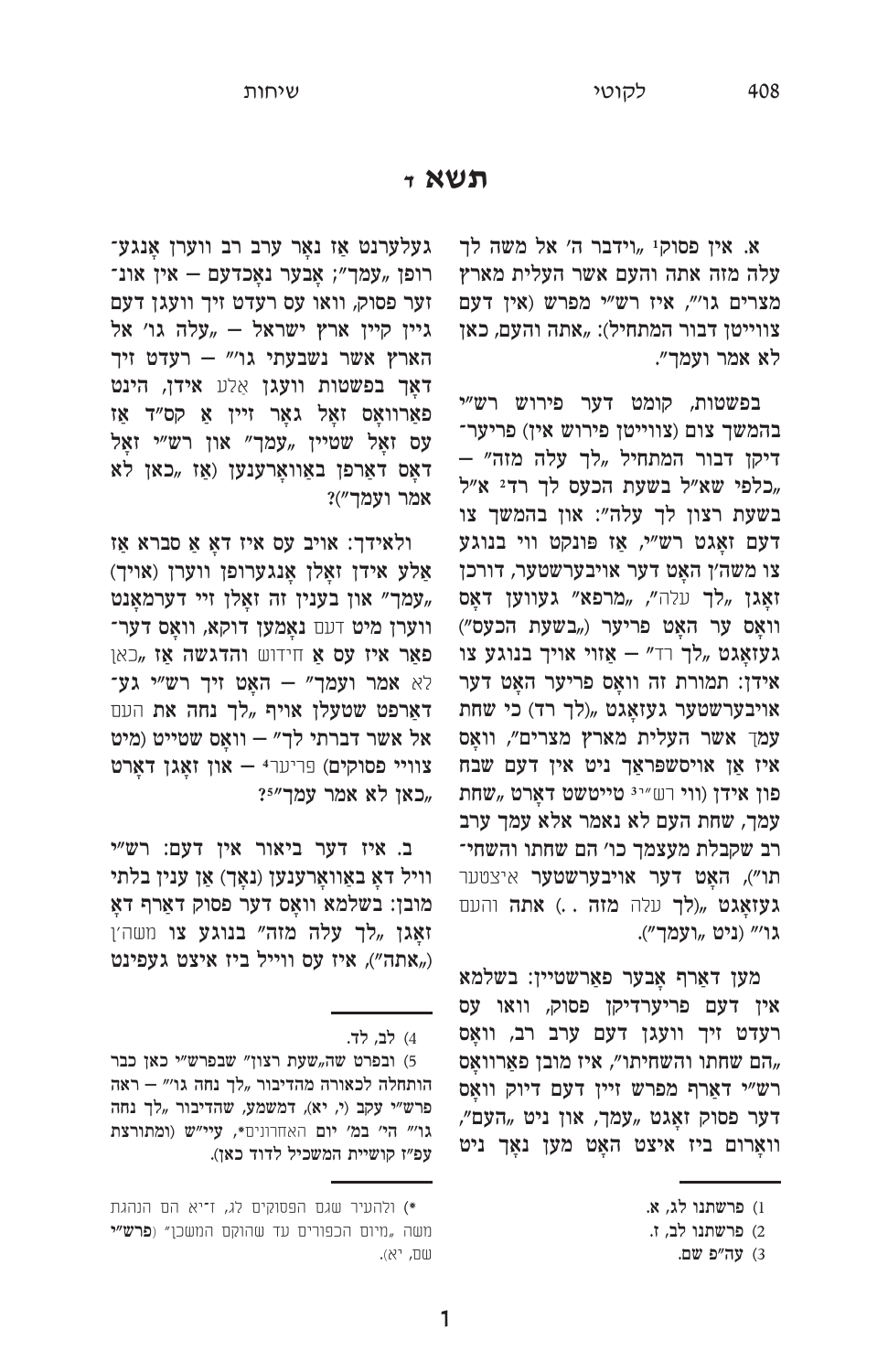מען ניט אַז עס זאַל פון אים אַראַפּגענו־ מען ווערן דער "לך רד״;

אָבער בנוגע צו אַלע אידן, צום "עם״: וויבאַלד עס שטייט שוין פריער "לך נחה את העם אל אשר דברתי לך״, וואַס איז מוסיף דער "לך עלה גו׳ אל הארץ גו׳״ אויף דעם וואָס איז שוין געשטאַנען פריער 10 יעד כדי כך - אַז דאָס איז געווען אין אַ באַזונדערן דיבור פון אויבערשטן – "וידבר ה' אל משה לך עלה גו׳״, ובהפסק הסיפור "ויגוף ה׳ את העם גו׳״?

דעריבער לערנט רש״י, אַז די צוויי פסוקים ריידן וועגן צוויי באַזונדערע סוגים: "לך נחה את העם גו"" (רעדט וועגן די בני אברהם יצחק ויעקב (און די אַנדערע "אשר חטא לי – אמחנו מספ־ רי"), און דערנאָך נאָך "ויגוף ה' גו' (קצת מפרעון) על אשר עשו את העגל״\*6 קומט אַ חידוש (און דערפאַר – אין אַ באַזונ־ דער דיבור) "לך עלה מזה גו' והעם גו'" רעדט נאָר וועגן דעם ערב רב׳, וואָס זיי דאַרפן אַ באַזונדער באַוואַרעניש (און תיקון), כדלקמן סעיף ה׳.

[עפ״ז איז אויך גלאַטיג וואָס דער פסוק זאָגט דאָ "והעם אשר העלית מארץ מצרים" (אַז משה האָט זיי אַרויסגענומען

פון מצרים) – דער זעלבער לשון וואָס שטייט פריער "שחת עמך אשר העלית מארץ מצרים״ (וואָס מיינט דעם "ערב רב שקבלת מעצמך" כנ"ל) – ווייל אויך דאָ מיינט דער פסוק נאָר דעם ערב רב].

ג. דער חילוק צווישן די צוויי סוגים הנ״ל בשייכות צו די עובדי העגל בפועל – איז מפורש אין פסוק:

רש״י האַט שוין פריערי מפרש געווען: שלש מיתות נדונו שם אם יש עדים, והתראה בסייף .. עדים בלא התראה במגפה . . לא עדים ולא התראה בהדרוקן שבדקום המים וצבו בטניהם״.

ביי די "שלש מיתות" ווי זיי ווערן דערציילט אין פסוק, געפינט מען אַ שינוי בולט: ביי "סייף" שטייט° "ויפול מן העם גו", אויך ביי דער מגפה שטייט<sup>10</sup> ריגוף ה׳ את העם״, דאַקעגן ביי די וואַס, "בדקום המים וצבו בטניהם" שטייט<sup>8</sup>: וישק את בני ישראל.

דער חילוק צווישן "עם" און "בני ישראל" אין פשטות: "עם" איז כולל דעם גאַנצן פאָלק – אויך די גרים כו׳, בניגוד, ווען עס קומט בניגוד, צו "עם") מיינט - בני אברהם יצחק ויעקביי; און ווי דאַס איז אויך אין פסוק12 ביי יצי״מ: ,,ויסעו בני ישראל גו׳ כשש מאות אלף רגלי הגברים גו׳ וגם ערב רב עלה אתם" - זעט מען אַז דער

<sup>6)</sup> וגם זה ד<sub>"</sub>ושלחתי לפניך מלאך" (לג, ב) כבר נאמר לפנ"ז - "הנה מלאכי ילך לפניך" (וראה גם משפטים כג, כ (וברש״י) ואילך). ועיקר: גם את"ל שנתוסף איזה פרט בהדיבור "לך עלה גו׳" – למה נאמר בפ״ע ולא כללו יחד עם הדיבור "לך נחה גו׳״? ואף ש"לך נחה את העם״ קאי על משה ו"לך עלה גו' והעם" מדבר אל בנ"י (שהם יעלו) – מ״מ, מכיון שתוכן הענין אחד הוא (ההליכה אל הארץ גו'), הו״ל לכללם יחד. ולהעיר מעקב שם ובפרש״י.

<sup>\*6)</sup> וראה רמב״ן לב, לד־לה.

<sup>7)</sup> אף שעפ״ז צע״ק מה שדוקא בפסוק זה ממשיך "נשבעתי לאברהם גו׳ לזרעך אתננה״.

<sup>8)</sup> לב, כ.

<sup>9)</sup> שם, כח.

<sup>10)</sup> שם, לה.

<sup>11)</sup> ואף שבכ״מ פשוט שקאי על כל ישראל, גם הגרים (וברובם ככולם דהציווים נאמר "דבר אל בנ"י" וכיו"ב) – מ"מ, במקום שהפסוק וושנה מ<sub>"</sub>עם" ל<sub>"</sub>בנ"י" כבנדו"ד משמע שהתוכן שונה כבפנים.  $-$ 

<sup>12)</sup> בא יב, לז־לח.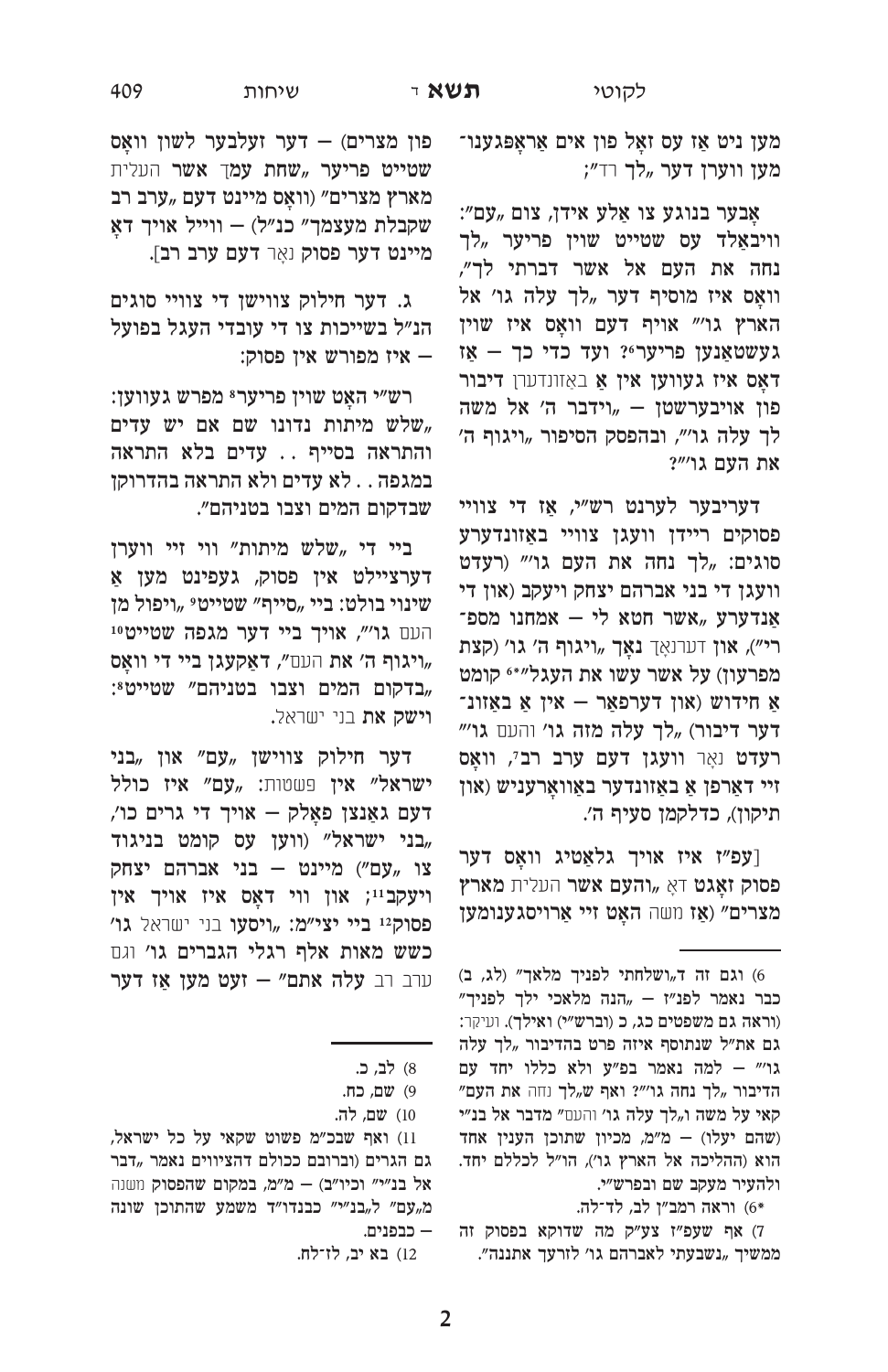ערב רב גייט ניט אַריין אין דעם מספר פון (די ס׳ רבוא 13 פון) בנ״י41.

ועפ"ז קומט אַרויס אַ חידוש גדול: וויבאַלד אַז דער פסוק זאָגט "וישק את בני ישראל", איז דערפון מוכח, אַז דעם ערב רב האָט מען ניט משקה געווען; ובמילא דאַרף מען זאָגן, אַז די פון ערב רב וואָס האָבן געדינט דעם עגל בלא עדים ובלא התראה זיינען געבליבן לעבן15,

און דער "אמחנו מספרי" – איז ניט געווען "לכלותם יחד" – נאָר "וביום פקדי ופקדתי" ווי באַ בנ"י, וואַרעם אויך אויף דעם ערב רב האָט משה רבנו גע־ בעטן און דער אויבערשטער האָט דאָך .געענטפערט "שמעתי אליך״16.

ד. פאַרוואָס האָט מען טאַקע דעם ערב רב ניט משקה געווען? איז רש״י דאָס מבאר אין זיין פירוש אויף "וישק את בני ישראל"<sup>8</sup> און אין זיין פירוש בהמשך הפרשה:

אויף "וישק את בני ישראל" איגט רש"י "נתכוין לבדקם כסוטות" - ווי

13) וכדמוכח ג"כ מהמנין דפ׳ במדבר ופ׳ פינחס שלא נמנו כ״א בני השבטים.

14) ראה תיב״ע ומכילתא בא שם.

.. ולהעיר: מפשטות לשון רש"י "עמך ערב רב הם שחתו והשחיתו״ (ועד״ז מפרש״י לעיל לב, ד. לקמן לד, א) משמע לכאו', שכל הערב רב חטאו בעגל, ומכיון שמצינו מהערב רב גם לאחרי חטא העגל (פרש"י בהעלותך יא, א. שם, ד), עכצ"ל כבפנים (שלא מתו כולם).

16) אלא שהסדר בזה הוא שתחלה צ"ל "ויגוף גו׳״ פרעון קצת – ואח״כ דבור (ומחילה) בגלוי "עלה גו׳ והעם".

פּאַסט דאָ דער ענין פון "סוטות"\*216 איז עס מובן פון פירוש רש״י אין המשך הפרשה. אויף "פסל לך"11 זאָגט רש"י: "משל למלך כו׳ והניח ארוסתו עם השפ־ חות כו׳ כך המלך זה הקב״ה השפחות אלו ערב רב והשושבין זה משה ארוסתו של הקב״ה אלו ישראל״ – ד.ה. אַז דער חטא העגל איז בדוגמת דעם קלקול פון אַן ארוסה<sup>18</sup>, און דערפאַר - "נתכוין **לבדקם** כסוטות״.

ועפ״ז איז מובן בפשטות פאַרוואָס דעם ערב רב האָט מען ניט משקה געווען – **וואַרום וויבאַלד אַז "**השפחות אלו ערב רב", ד. ה. זיי זיינען ניט ,ארוסתו של הקב"ה", איז דאָך ביי זיי ניט שייך דער **ענין פון "לבדקם** כסוטות**״.** 

ה. ע״פ כהנ״ל איז פאַרשטאַנדיק דער אויפטו אין פסוק "לך עלה גו׳ והעם גו׳״ בהוספה אויף "לך נחה את העם  $:''$ גו

לך נחה את העם גו׳״ רעדט זיך דאַך, וועגן די אידן וואָס האָבן ניט געדינט דעם עגל [וואַרום די עובדי העגל מבנ״י נדונו בשלש מיתות], און זייער חטא איז באַשטאַנען אין דעם וואָס זיי האָבן ניט מוחה געווען (וכיו"ב)יו;

דאַקעגן ביים פסוק "לך עלה גו׳״ האַט דער אויבערשטער מודיע געווען משה׳ן אַ דבר חדש, אַז אפילו די פון ערב רב

18) להעיר (ע"ד הדרוש) מאהבת יהונתן הפטורת במדבר. חת״ס עה״ת פרשתנו לב, כח.

19) ולשון רש״י (לב, יט) "וכל ישראל משומדים (מומרים)״ – בלאה״כ צ״ל שהוא לאו דוקא, שהרי כל שבט לוי כשר (פרש״י שם, כו. ברכה לג, ט).

<sup>15)</sup> ודוחק גדול לומר שלא הי' אף א' מהערב רב שחטא בלא עדים ובלא התראה (ולא הי׳ מי להשקות).

ואף שזהו בדרז"ל (ע"ז מד, רע"א) – הרי (16\* מכיון שמביאו רש״י בפירושו עה״ת מובן שכ״ה גם ע״ד הפשט.

<sup>17)</sup> פרשתנו לד, א.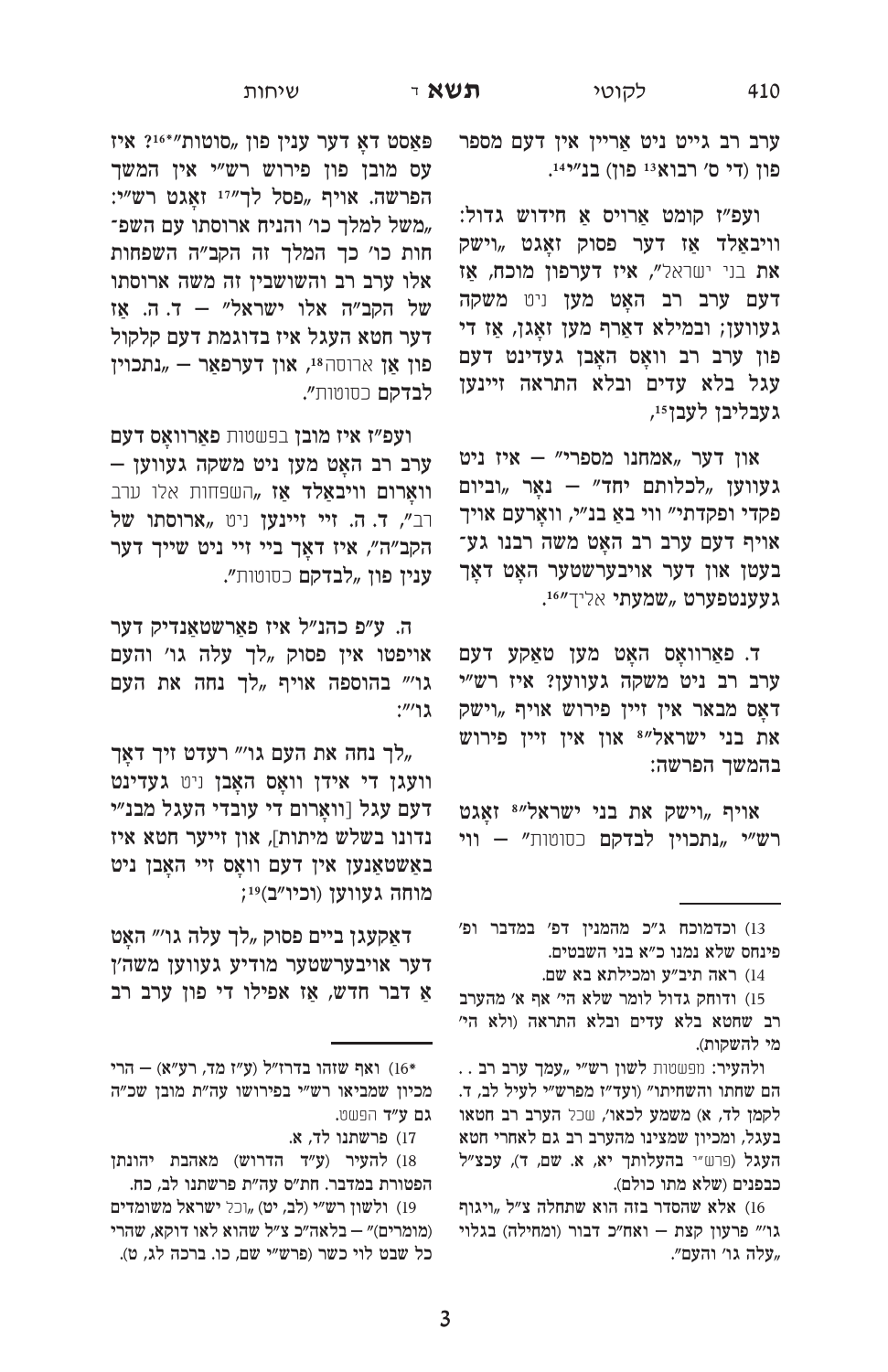וואָס האָבן חוטא געווען בעגל [און זיי־ נען געבליבן לעבן ווייל עס זיינען דער־ ביי ניט געווען קיין עדים והתראה] זאַל אויך ביי זיי זיין "לך גו", און נאָכמער לך עלה גו", אַז (אויך) ביי זיי וועט – ; זיין אַן ענין פון עלי

אין וואָס באַשטייט זייער עלי׳ – זאָגט רש״י "כאן לא אמר ועמך״: זיי האָבן תשובה געטאָן אויף זייער חטא, ובמילא "קען מען זיי איצטער אַנרופן (ניט "עמך, נאָר אַ העכערן נאָמען) "העם״.

ו. דערמיט איז אויך פאַרענטפערט וואָס דוקא דאָ איז דער פסוק מדייק און מוסיף (אויף׳ן פריערדיקן "לך נחה את העם אל אשר דברתי״) "לך עלה חזה אתה והעם גו׳״, דלכאורה האַט גע־ דאַרפט שטיין "לך עלה אתה והעם גו׳״

דער דיוק דאָ איזי<sup>20</sup> אַז דער "עלה״ זאָל ַ זיין ,,) אוועק (און – העכער) פון דעם חטא העגל [ביי משה׳ן — וואַס "לא נתתי לך גדולה אלא בשבילם"22, און

והביאור: מכיון שמשה הי׳ אז בהר\*, הרי עלייתו לא״י אינו "מזה״ (וון ההר) שהרי מקודם הוצרך לירד מן ההר; אלא שהפסוק מדגיש "עלה נוזה" ללמדנו שגם ההליכה לא"י ממקום גבוה (כמו הר) נק׳ "עלה״, כי "א״י גבוה ווכל הארצות״. 22) פרש״י **לעיל לב, ז**.

ביי דעם ערב רב - וואָס האָבן געדינט דעם עגל].

שיחות

משא״כ די בני ישראל (וועגן וועלכע מ׳זאַגט "לך נחה את העם גו׳") וואַס האַבן ניט געדינט דעם עגל, דאַרף ניט זיין די הודעה "לך גו' ווזה" (פון חטא העגל).

ז. סוף סוף איז אָבער פאָרט ניט גלאַ־ טיק: ווי קומט עס פאָרט אַז דוקא פון דעם ערב רב, וואָס זיי זיינען געווען דער עיקר החוטאים און עובדי העגל ("הם יינען ניט אַלע (א) – אותו והשחיתו נידונו במיתה 23, (ב) ביי זיי שטייט (ניט תנחה״, נאָר) "עלה״?

וי״ל – בהקדם מחז״ל<sup>24</sup> אז דער משכן איז נצחי ווייל מעשה משה זיינען נצחיים – וואָס דער זהב וכסף וגו׳ איז געווען פון אַלע אידן, מעשה המשכן וכליו – איז געווען דורך בצלאל וכו׳ ניט דורך משה'ן<sup>25</sup> – נאַר די הקמה איז געווען ע״י משה (און דער ביאור ווי עם צו מאַכן - "אשר הראית"<sup>25\*</sup>") עאכו״כ "ערב רב26 שקבלת מעצמך –

<sup>20)</sup> ראה גם רע״ב כאן.

<sup>21)</sup> וי״ל שדיוק זה מתורץ גם לפירוש הראשון ברש״י על "לך עלה מזה" - "ארץ ישראל גבוה מכל הארצות" – כי דוקא מזה שנאמר "לך עלה חזה גו' אל הארץ גו'" ידעינן ש"א"י גבוה מכל הארצות".

<sup>\*)</sup> שהרי בפשטות הי׳ דיבור זה באותו הזמן של הדיבור "לך נחה גו׳" (וכדמשמע גם מעקב י, יא ובפרש"י), שהי׳ כאשר "וישב משה אל ה׳״ (פרשתנו לב, לא).

<sup>23)</sup> ע״ד הפשט אפ״ל שהוא עדמש״נ (עמוס ג, ב) "רק אתכם ידעתי גו׳ על כן אפקוד עליכם את כל עונותיכם״.

<sup>24)</sup> סוטה ט, סע"א (הובא ביל"ש תהלים רמז תש"כ), וראה תדבא"ר פי"ח. צפע"נ עה"ת ר"פ תרומה. ברכה לד, א.

<sup>25)</sup> פרש״י פקודי לט, לג.

<sup>25\*</sup> תרומה כו, ל.

וראה ע"ח של"ב פ"ב ש<sub>"</sub>הם ניצוצין של משה בסוד כו׳ שחת עמך כו׳ ע״כ טרח בעבורם כ״כ ומת במדבר בעבורם\* כי רצה לתקנם - כנזכר במ"א" - וראה שער הפסוקים בפ' שמות בארוכה.

<sup>\*)</sup> להעיר מדברים רבה פ״ב, ט. זח״ב קנז, סע״א.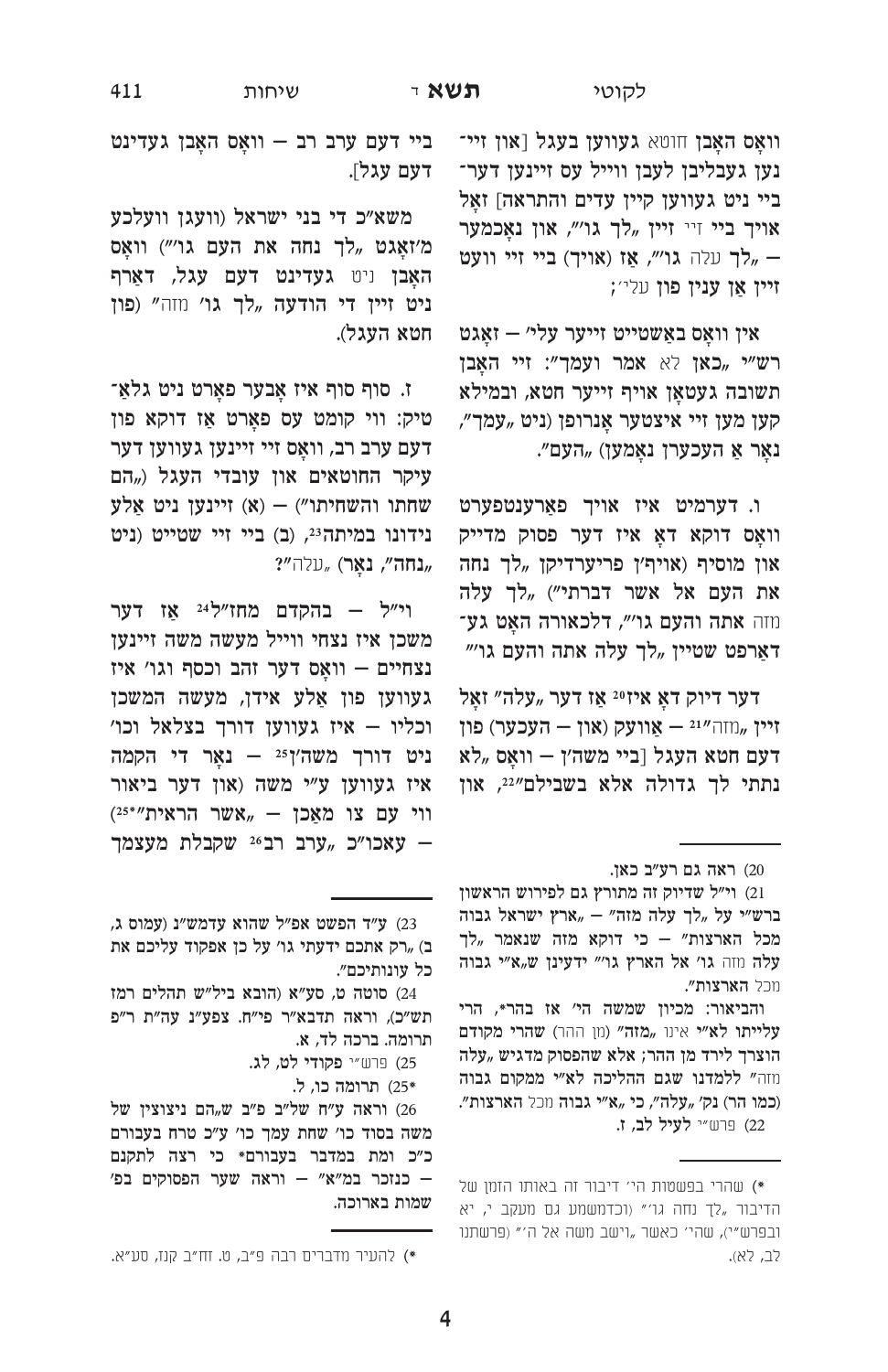412

וגיירתם", וואָס דאַמאָלס איז עס "הנפש אשר עשה "<sup>27</sup>".

ח. דער ביאור פנימי בזה י״ל: דער שלימות התיקון פון חטא העגל דריקט זיך אויס אין דעם וואָס מ׳האָט דעם ערב רב [ניט מאבד געווען, נאָר] מתקן און מעלה געווען, כדלקמן.

וועט מען דאַס פּאַרשטיין בהקדם וואַס חז״ל28 זאַגן בנוגע צום חטא העגל 51, ישראל ראוין לאותו מעשה" און דער חטא העגל "גזירת מלך היתה כו׳ כדי ליתן פתחון פה לבעלי תשובה״.

איז ידוע29 דער ביאור פנימי אין דעם, אַז דער ענין פון "ליתן פתחון פה לבעלי תשובה״ מיינט ניט נאָר צוליב שפּעטער־ דיקע בעלי תשובה, נאָר (אויך) אַז אידן אין יענער צייט זאָלן צוקומען צום עילוי פון תשובה. וואָרום תשובה איז דאָך אַן עבודה וואָס דער מענטש קען זיך ניט אויסקלייבן לכתחילה - אדרבה: האומר אחטא ואשוב אין מספיקין בידו לעשות תשובה<sup>30</sup> – נאָר לאחרי ווי איינער איז ר״ל דורכגעפאַלן, גיט מען אים אַ געלעגנהייט אַז ער קען און ער מוז תשובה טאָן.

אָבער צוזאַמען דערמיט, איז פאַראַן אַן עילוי גדול אין עבודת התשובה אויף עבודת הצדיקים, ווי חז״ל<sup>31</sup> זאַגן "מקום שבעלי תשובה עומדין אין צדיקים גמו־ רין יכולין לעמוד בו״.

און דעריבער, בכדי די אידן וואָס זיינען געווען ביי מ״ת זאָלן צוקומען

27) פרש״י לך יב, ה.

30) משנה סוף יומא.

(אויך) צום עילוי פון תשובה – וואָס מצ״ע זיינען זיי ניט געווען שייך צו דער עבודה (וואָרום "שליטים ביצרם היו"22) האָט געמוזט זיין אַ "גזירת מלך" אַז דער יצר הרע זאָל קענען שולט זיין אויף זיי לפי שעה און דורך דעם זאַלן זיי קענען צוקומען צום עילוי פון תשובה.

ט. פון די עילויים אין עבודת התשובה אויף עבודת הצדיקים איז, וואָס דוקא דורך תשובה קען מען מברר זיין די ניצוצות קדושה שנפלו און זיי געפינען זיך אין ג׳ קליפות הטמאות <sup>33</sup>:

אַן אדם ישר הולך, אַ צדיק קען מעלה זיין די ניצוצות קדושה וואָס געפינען זיך אין עניני רשות ודברי היתר, משא״כ עניני איסור דאַרף ער דוחה זיין 34' (ער קען ניט מאַכן פון דעם דבר איסור אַ דבר של קדושה);

אַ בעל תשובה אַבער איז דורך תשובה שלימה פועל׳ט ער אַז זיינע זדונות זאָלן ווען זכיות זי, ה. ניט נאָר וואָס ער איז װבטל **דעם רע, נאָר נאָכמער – ער איז** מעלה די ניצוצות קדושה וואָס זיינען דאָ אין זדונות, ביז אַז זיי ווערן זכיות (וקדושה).

יוד. דער חילוק הנ״ל צווישן אַ צדיק און אַ בעל תשובה – אַז דוקא אַ בעל תשובה איז מעלה די ניצוצות פון ג׳ קליפות הטמאות – איז ניט נאַר ווייל אַ צדיק האָט ניט קיין "זדונות", נאָר עס

- 33) ראה בכ״ז דרמ״צ קצא, א. ועוד.
	- 34) ראה גם לקו״ת שה״ש ו, ד.
		- 35) יומא פו, ב.

<sup>28)</sup> ע״ז ד, סע״ב ובפרש״י שם ד״ה לא עשו. 29) ראה גם לקו״ש ח״ט ע׳ 240 ובהערה 28 שם.

<sup>31)</sup> רמב״ם הל׳ תשובה פ״ז ה״ד – כדעת ר׳ אבהו ברכות לד, ב. וראה לקו"ש שם הערה 29.

<sup>32)</sup> לשון רש״י ע״ז שם. ולהעיר מד״ה וירד תרמ״ג בסופו: ומה שבמ״ת פסקה זוהמתן אולי י"ל שהוא כמ"ש בסש"ב בבינונים שהרע שבהם ישן כו׳ – והרי ענין השליטה ביצה״ר הוא בבינוני וכשהרע ישן) – כמ״ש בתניא שם לפנ״ז (פי״ג יה, ב).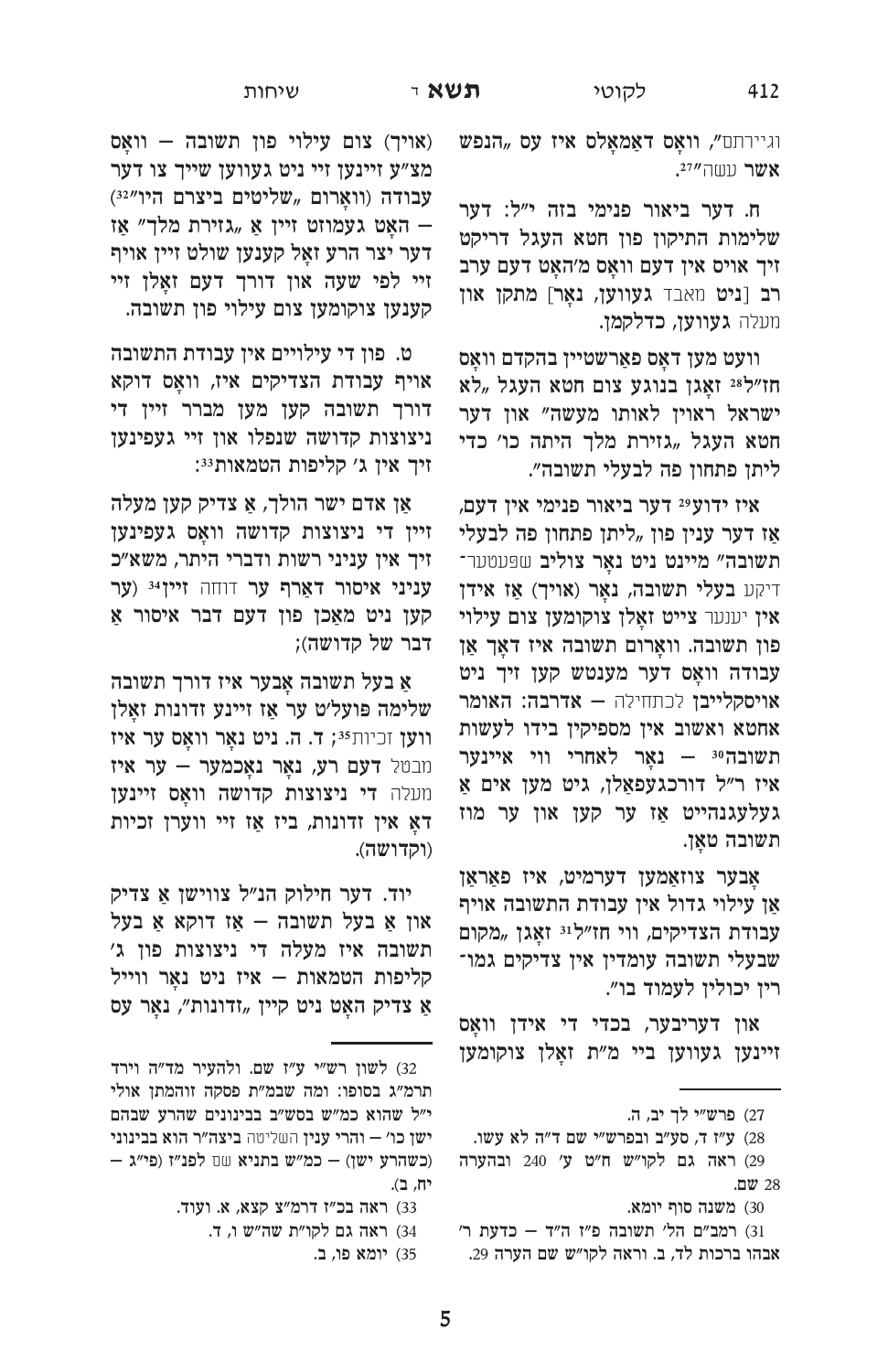איז אויך פאַרבונדן מיט דעם כללות החילוק צווישן עבודת הצדיקים און עבודת התשובה.

דער ביאור אין דעם: מצד דער אחדות האמיתית פון דעם אויבערשטן איז דאַך ניט שייך צו זאַגן אַז עס איז דאַ עפּעס אַ מציאות וואו עס דערגרייכט ניט ח״ו די אחדות, וכמאמר רז"ל<sup>36</sup> "אין עוד מלבדו . . ואפילו כשפים . . שמכחישין פמליא של מעלה"; נאָר אין דעם – אין דער אחדות – זיינען דאַ צוויי ענינים:

א) דער רע איז ניט קיין סתירה צו אחדותו ית' – ווייל ער איז ניט קיין – "מציאות, ס׳איז אַן ענין פון "העדר און דאָס קומט בגילוי ע״י העבודה פון דוחה זיין דעם רע;

ב) דער ניצוץ קדושה וועלכער איז מחי׳ דעם רע ווערט מיוחד בגילוי מיט אלקות – כאַטש פריער איז ער "נתרחק - ונחשך כ״כ עד שהוא כמו רע״יי וואַרום דער תכלית און פנימיות הכוונה פון בריאת הרע [וואָס דאָס איז דער ענין פון דעם ניצוץ קדושה שבו] איז, אַז ער זאָל נתהפך ווערן לטוב און נתעלה ווערן לקדושה - און דאָס קומט דורך עבודת התשובה וואָס דורך דעם איז "זדונות נעשות לו כזכיות", דער ניצוץ ווערט נתעלה אין קדושה.

יא. בכללות איז דאָס דער חילוק צווישן אחדות ה׳ ווי עס איז מצד אלקות און ווי דאָס ווערט נתגלה אין וועלט3:

מצד דער אחדות ה׳ ווי עס הערט זיך אין וועלט – ד. ה. אַז עולם מצד ענינו הוא **איז מיוחד מיט אלקות – וויבאַלד אַז** דער תוכן פון רע ווי ער איז מצד וועלט איז דאָס וואָס ער איז אַ מנגד לאלקות, ווערט די אחדות פון אויבערשטן אַנט־ פּלעקט דורכן דוחה זיין דעם רע, וואָס דאָס איז מגלה אַז דער רע איז אַן ענין פון "העדר״;

מצד אלקות אָבער, איז דאָך די אמתית המציאות פון אַ זאַך נאָר איר פנימיות וכוונה – דער ניצוץ ודבר ה' וואָס איז איר מחי׳; און דעריבער, מצד דעם "דבר ה׳, וואַס איז מחי׳ כביכול רע הערט זיך, אַז די מציאות פון רע איז דאָס וואָס עס ווערט (דורך תשובה) נתעלה אין קדושה.

יב. און דאָס איז דער חילוק צווישן עבודת הצדיקים און עבודת התשובה<sup>59</sup>:

עבודת הצדיקים איז בדרך המשכה40 מלמעלה למטה — ממשיך זיין אלקות אין - וועלט וי: און אַזוי אויך בנוגע צו רע זיינען זיי מגלה אחדותו ית׳ אין רע ווי ס׳איז מצד וועלט (עולם – מעלים מסתיר ומנגד צו אלקות), וואָס דאָס איז דורך דחיית **הרע כנ״ל;** 

די עבודה פון בעלי תשובה איז בדרך **העלאהªª מלמטה למעלה —** אַרױסגײן פון וועלט, און מצד דעם הערט זיך ביי

<sup>36)</sup> חולין ז, ב.

<sup>37)</sup> המשך תער״ב פרק שעד. סה״מ עת״ר ע׳ קג. ובד"ה ויגדלו הנערים תרס"ה: ע"ד חתיכה נעשה נבילה.

<sup>38)</sup> בהבא לקמן – להעיר מההפרש (תורת שלום ע׳ 49 ואילך. ע׳ 184 ואילך. ועוד) בין ב׳ אופני היחוד, הוי׳ אחד מלמטה למעלה והוי׳ אחד מלמעלה למטה.

<sup>39)</sup> ראה בארוכה לקו"ש ח"ו ע׳ 119 ואילך בביאור הפלוגתא דרע"ק ור"י (מכילתא יתרו כ, א) אם אמרו "על הן הן ועל לאו לאו״ או "על הן הן ועל לאו הן".

ועיי"ש בארוכה (ע׳ 126 הערה 35) ביאור הסיפור דרע״ק ותלמידיו בברכות (סא, ב).

<sup>40)</sup> ראה ד״ה תקעו תרס״א. ובכ״מ.

<sup>41)</sup> שלכן דוקא ע״י עבודת הצדיקים נעשה דירה בתחתונים (לקו״ת שה״ש ד״ה מי יתנך. אוה"ת שם. המשך תרס"ו ע' תקלג. ועוד).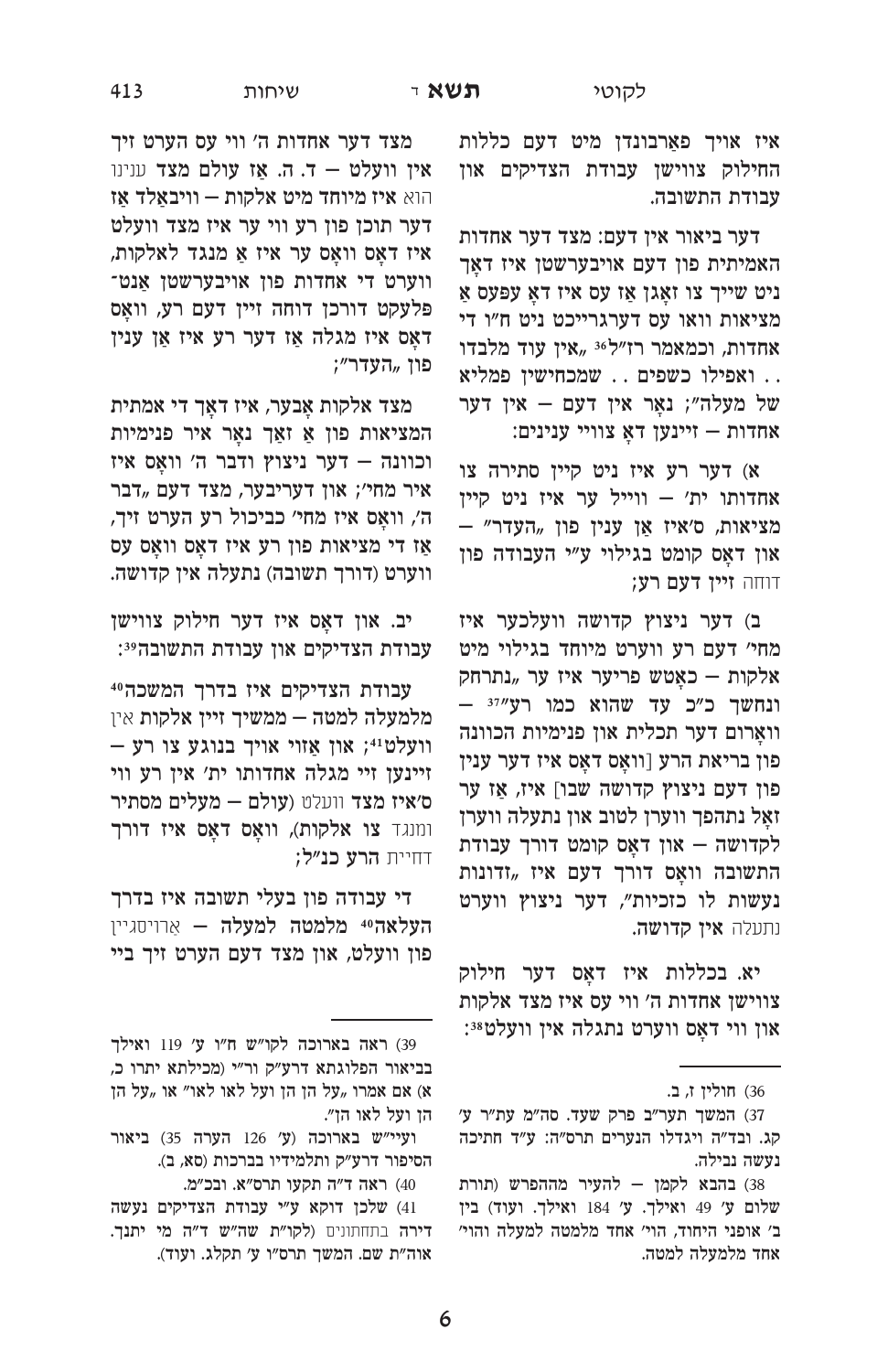זיי ווי דאָס איז מצד "למעלה"; און אַזוי אויך בנוגע צום רע – דערהערן זיי די פנימיות און כוונה פון רע, זיין "דבר  $-$ וואַס איז מיוחד מיטן אויבערשטן איז ער מעלה (דורך תשובה) דעם (ניצוץ שב)רע לקדושה.

יג. דערמיט וועט מען פאַרשטיין וואַס חז"ל<sup>42</sup> זאָגן אַז די סיבה פון חטא העגל איז געקומען דורך דעם וואָס אידן ביי m תאבן געזען דעם פני שור שבמרכבה. ולכאורה — תמי׳ הכי גדולה: אמת טאַקע אַז דער חטא העגל "גזירת מלך היתה״ (כנ״ל בארוכה) – פאַרוואָס אָבער און ווי איז עס מעגלעך אַז עס זאָל קומען פון זען (פני שור ש)במרכבה און וואָס מ׳האָט געזען ביי וו״ת?

וע״פ הנ״ל – אַז דער ענין פון חטא העגל איז געווען בכדי צו צוברענגען אידן לידי מעלת התשובה – איז עס מובן, ווייל די עבודת התשובה פון אידן איז אַ המשך צום גילוי פון מתן תורה:

בשעת מ״ת איז נתגלה געוואַרן אחדו־ תו ית׳ ווי דאַס איז מצד "למעלה"43, און בכדי אַז די אחדות זאַל קומען בגילוי אויך בשייכות צו וועלט למטה, ביז מעשה כשפים, ג׳ קליפות הטמאות,

42) תנחומא פרשתנו כא. שמו״ר פמ״ב, ה.

איז עס דורך (דער "גזירת מלך" און) דער תשובה פון אידן אויף חטא העגל.

יד. דער בירור פון די ניצוצות שברע הכי תחתון דורך דער תשובה אויפן חטא העגל, האַט זיך אויסגעדריקט אין דעם וואָס די פון ערב רב וועלכע האָבן גע־ דינט דעם עגל און זיינען געבליבן לעבן האָבן (אויך) תשובה געטאַן;

וואָרום דער ערב רב, וואָס "הם שחתו והשחיתו" מסיתים ומדיחים, וואָס תורת אמת זאָגט אַז אסור ללמד זכות עליהם אינען פון ג׳ קליפות הט־ מאות44 ורעות לגמרי ואין בהם טוב כלל\*44, און זייער תשובה איז אַן ענין פון "זדונות נעשות לו כזכיות״, אתהפכא חשוכא לנהורא.

און דאָס איז דער פירוש הפנימי אין לר) עלה מזה (אתה והעם אשר העלית, מארמ״צ)״: די עליה איז "ווה״ – די עלי׳ וואַס איז אַרויסגעקומען דורך דעם חטא העגל – איז קענטיק אין דעם וואַס דער ערב רב איז נתתקן און נתעלה געוואַרן לקדושה, אַז פון "עמך" איז געוואָרן — "העם״.

ואולי החילוק – שזה בחיצונית וזה בהעלם בפנימית.

<sup>43)</sup> הכוונה באחדות ה׳ מצד "למעלה״ כאן היא [לא לענין ההעלאה כו׳ (דלעיל בפנים), כי אם] שכללות הגילוי דמ״ת

הן - שכולל ב׳ אופני אחדות דלעיל סי"א היינו) - היינו מצד ("למעלה" אחדותו היינו הפנימיות והכוונה דהעולם, והן גילוי אחדותו  $\left[$ ות גופא – היינו) ווינינו ההעולם היינו

הי׳ לא מצד התחתון כ״א מצד אלקות, בדרך מלמעלה למטה – ראה לקו״ת ראה כח, ב. ד״ה וירד שם. המשך תרס"ו ע' שנג. המשך תער"ב ח״ב ע׳ תתקל.

סנהדרין כט, א. פרש״י בראשית ג, יד. פרש

<sup>44)</sup> ובפרט קודם שגיירם משה שהיו מגקה"ט. ואין זה סותר להמבואר בכ״מ [רמ״ז לזהר פרשתנו קצא, א. מאו"א (וש"נ) וקה"י ע׳ ערב רב. ולהעיר מאגה"ק סכ"ו (קמד, ב) שהערב רב יונקים מק"נ] – כי זהו בדוגמת הפי׳ (חיד"א במדבר – קדמות מע׳ ג׳ אות ג׳) במחז״ל "גר שנתגייר״ שהמתגייר הוא גר מעיקרא [ובכ״ז קודם שנתגייר הוא מגקה"ט]. ולהעיר מנבוזראדן שהחריב כו' ולבסוף נתגייר (גיטין נז, ב. סנהדרין צו, ב). ועוד.

תניא ספ״ו.  $(44*$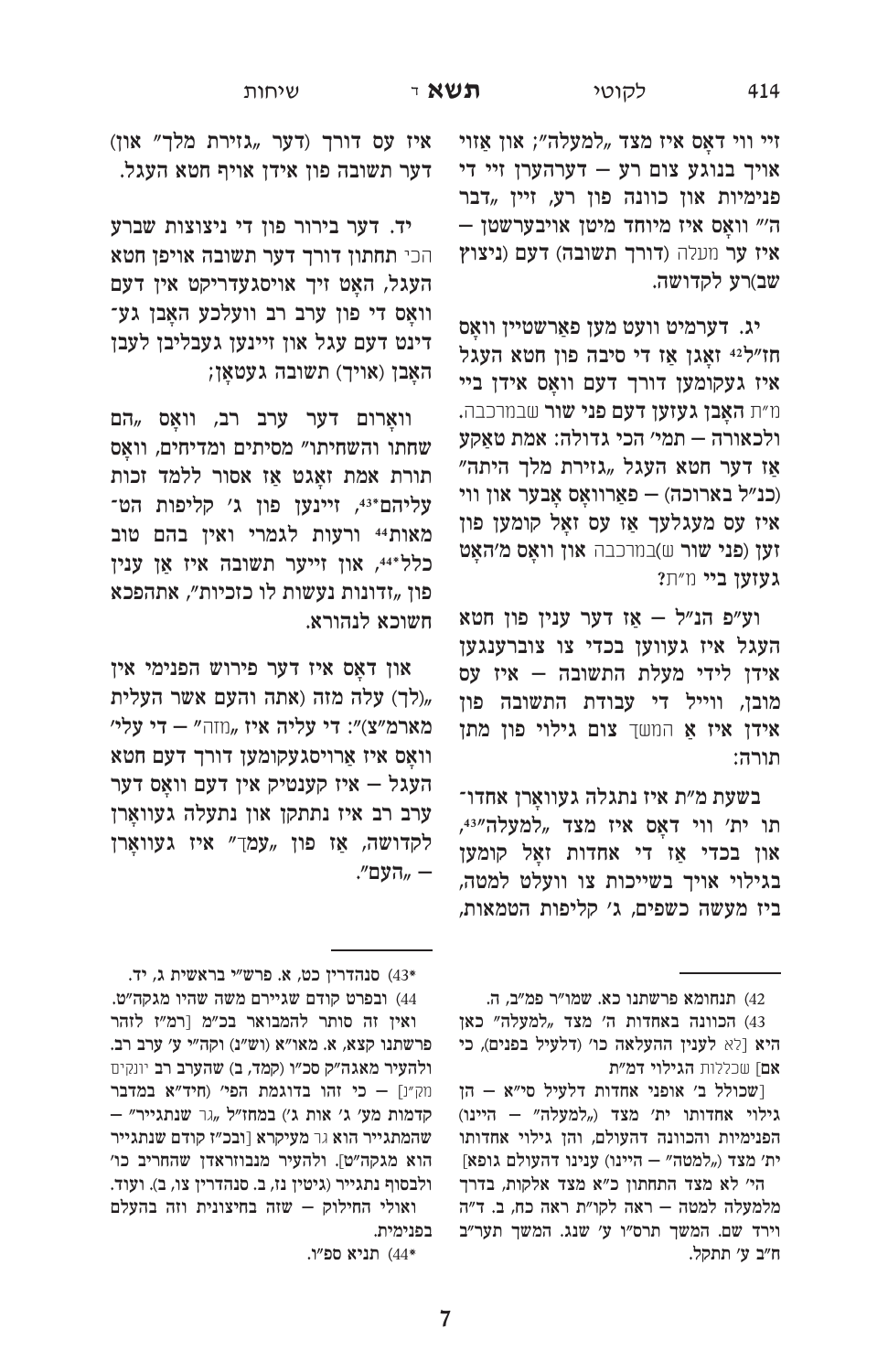טו. הפטורות זיינען "מענינה של פרשה"3+ - געפינט מען אַט די נקודה אויך אין דער הפטורה<sup>46</sup> פון פ׳ תשא, אין דעם סיפור וועגן אליהו בהר הכרמל:

וועגן דעם פר "שעלה לשם הבעל" ואָגן חז"ל<sup>47</sup>, אַז ער האָט ניט געוואָלט ' גיין "ואמר לאליהו כו' (ו)הוא (פרו של אליהו) עולה לחלקו של הקב״ה ושמו של הקב״ה מתקדש עליו ואני עליתי לחלק הבעל להכעיס את בוראי", האַט אליהו געענטפערט "כשם ששמו של הקב"ה מתקדש על יד זה שעמי כך מתקדש על ידר״.

אין פשטות מיינט עס: כשם ווי פרו של אליהו האָט מקדש געווען שמו של הקב״ה דורכן נס וואָס האָט פּאַסירט ביי זיין הקרבה, וואָס האָט באַוויזן בגלוי דעם אמת פון אליהו׳ס נבואה – אַזוי האָט דער פר "שעלה לשם הבעל" מקדש געווען שמו של הקב״ה דורך דעם וואָס "אין קול ואין עונה"<sup>48</sup> בעת זיין הקרבה, ר וואָס האָט באַוויזן די פּאַלשקייט פון די נביאי הבעל (ועי״ז – דעם אמת ה׳).

עס איז אָבער נאָך אַלץ ניט מובן: פון לשון המדרש "כשם ששמו של הקב"ה מתקדש על יד זה שעמי כך מתקדש על ידך" איז משמע, אַז דער קידוש שמו של הקב״ה ביי ביידע פרים איז געווען באופן שוה. ולכאורה: דער קידוש השם דורך פר של אליהו איז געווען דורך און אין דעם פר, דער אמת ה׳ איז נתגלה גע־

וואָרן אין זיין הקרבה; דאַקעגן ביי דעם פר "שעלה לשם הבעל" איז דאָך דער קידוש "שמו של הקב״ה״ אַרויסגעקומען באופן שלילי, זיין ניט הקרבה האָט באַ־ וויזן אז דער בעל איז ניט אמת?

איז דער ביאור אין דעם: דורך עבודת אליהו (און זיין פעולה אַז אידן זאַלן תשובה טאַן49) איז נתגלה געוואַרן למטה די אחדות פון אויבערשטן ("ה׳ הוא הא־ לקים"<sup>50</sup>) ווי דאָס איז מצד "למעלה"<sup>151</sup> און וויבאַלד אַז מצד דער אחדות שטייט בגילוי דער "דבר ה", די פנימיות און כוונה פון (יעדער זאַך אין) וועלט אין וועלט –

איז דעריבער "כשם ששמו של הקב״ה מתקדש על יד זה שעמי כך מתקדש על ידך" - די זעלבע אחדות<sup>52</sup> [וואָרום

50) מלכים שם.

51) להעיר דאליהו ענינו שם ב״ן (ראה המשך תרס"ו ס"ע קנז ואילך. ד"ה וה"ס תש"ח. ועוד), העלאה מלמטה למעלה, בדוגמת עבודת התשובה (ראה הנסמן לעיל הערה 40).

52) וע״ד משנ״ת (לקו״ש שנסמן לעיל סיום הערה 39) בשיטת רע״ק שבנ״י ענו (בעת מ״ת) "על הן הן ו(גם) על לאו הן", עיי"ש.

וי"ל, דזה שהפר אמר "הוא עולה לחלקו של הקב״ה כו׳ ואני עליתי לחלק הבעל להכעיס את בוראי", אין הכוונה (כפשטות הלשון) שלא רצה בזה משום שעי״ז הוא נקרב לע״ז

שא״כ, מהו אריכות הלשון "אני וחברי – יצאנו מבטן אחד כו׳ והוא עולה כו׳ ואני עליתי כו'", והול"ל רק שלא רצה לילך כו' לעלות לחלק הבעל להכעיס את בוראי", ולמאי נפק"מ, שחברו "עולה לחלקו של הקב"ה"?

כ״א: אף שגם עי״ז שעולה לבעל מתקדש שמו של הקב״ה (כי בזה מגלה שנביאי הבעל אינם אמת) - מ״מ, למה יוגרע חלקו מ,,חברו״

<sup>45)</sup> טושו״ע או״ח רסרפ״ד. שו״ע אדה״ז שם (וסרפ״ג).

<sup>46)</sup> מ"א יח, כ ואילך (ולמנהג האשכנזים -שם, א ואילך).

<sup>47)</sup> במדב״ר פכ״ג, ט. יל״ש מ״א רמז ריד. הובא ברד״ק (ופרש״י) מלכים שם, כו. 48) מלכים שם (ושם, כט).

<sup>49)</sup> כאמרם "ה׳ הוא האלקים ה׳ הוא האלקים״ (מלכים שם, לט). וראה אוה״ת עה״פ (וראה גם לקו״ש ח״א ע׳ 186), שב״פ "ה׳ הוא האלקים״ הו״ע התשובה.